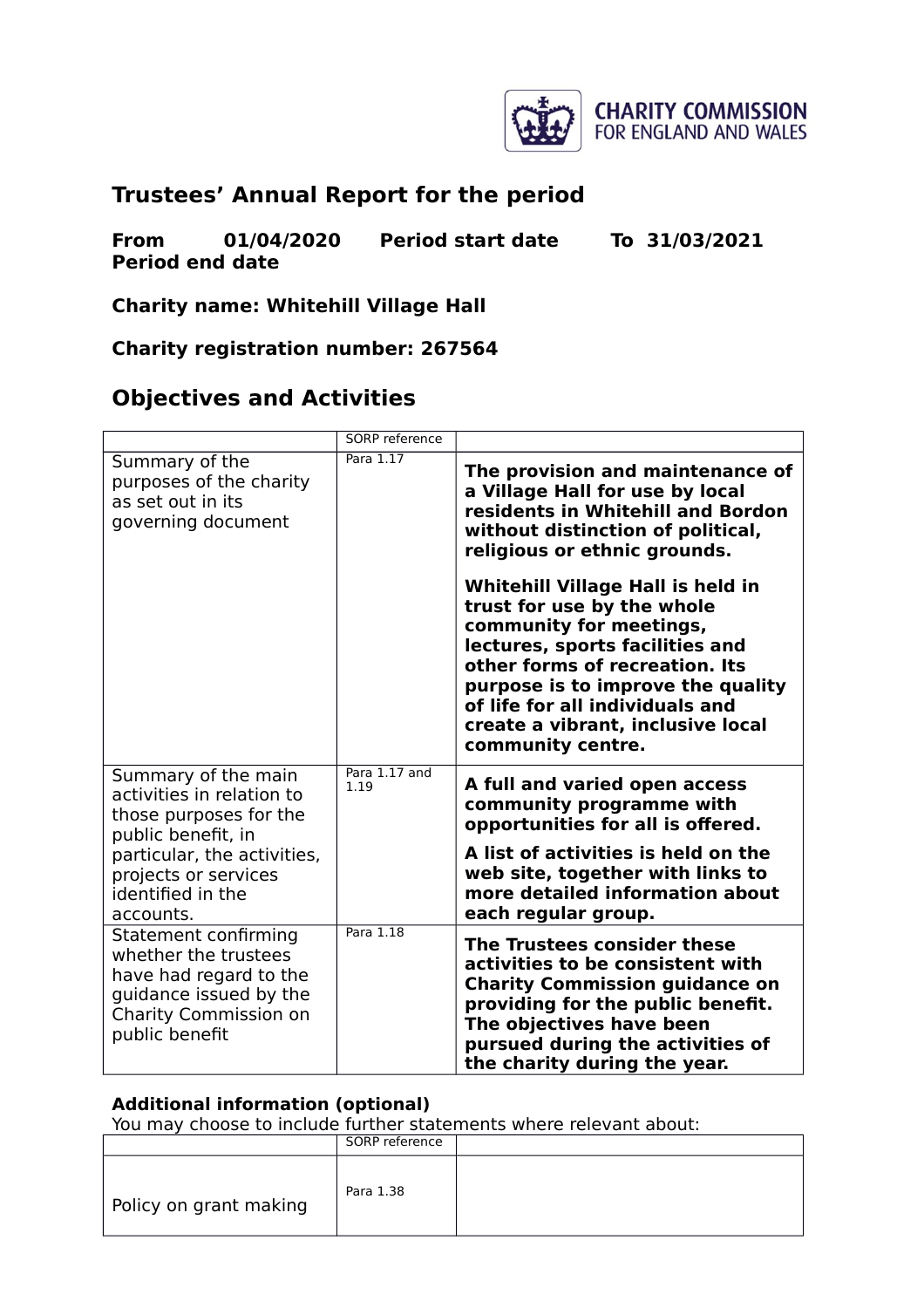| Policy on social<br>investment including<br>program related<br>investment | Para 1.38 |                                                                                                                                                                         |
|---------------------------------------------------------------------------|-----------|-------------------------------------------------------------------------------------------------------------------------------------------------------------------------|
| Contribution made by<br>volunteers                                        | Para 1.38 | All Trustees work on a voluntary<br>basis to administer the workings<br>of the hall.<br>The majority of the regular<br>groups are also completely run by<br>volunteers. |
| Other                                                                     |           |                                                                                                                                                                         |

# **Achievements and Performance**

|                                                                                                                                                                                                          | SORP reference |                                                                                                                                                                                                                                                                                      |
|----------------------------------------------------------------------------------------------------------------------------------------------------------------------------------------------------------|----------------|--------------------------------------------------------------------------------------------------------------------------------------------------------------------------------------------------------------------------------------------------------------------------------------|
| Summary of the main<br>achievements of the<br>charity, identifying the<br>difference the charity's<br>work has made to the<br>circumstances of its<br>beneficiaries and any<br>wider benefits to society | Para 1.20      | Since it was officially opened in<br>1988, Whitehill Village Hall has<br>become a focal point in the town,<br>bringing the community together<br>in a range of activities.                                                                                                           |
|                                                                                                                                                                                                          |                | The focus is on providing<br>activities for all age groups and<br>cultures, especially the elderly<br>who are socially isolated or<br>vulnerable, in the local area.                                                                                                                 |
| as a whole.                                                                                                                                                                                              |                | The trustees aim to develop and<br>encourage the community to use<br>the facilities available at the hall.<br>They are ready to meet the<br>demands made by the<br>regeneration of Bordon and<br>Whitehill and able to expand<br>further to welcome new members<br>of the community. |

#### **Additional information (optional)**

| Achievements against<br>objectives set                             | Para 1.41 |  |
|--------------------------------------------------------------------|-----------|--|
| Performance of<br>fundraising activities<br>against objectives set | Para 1.41 |  |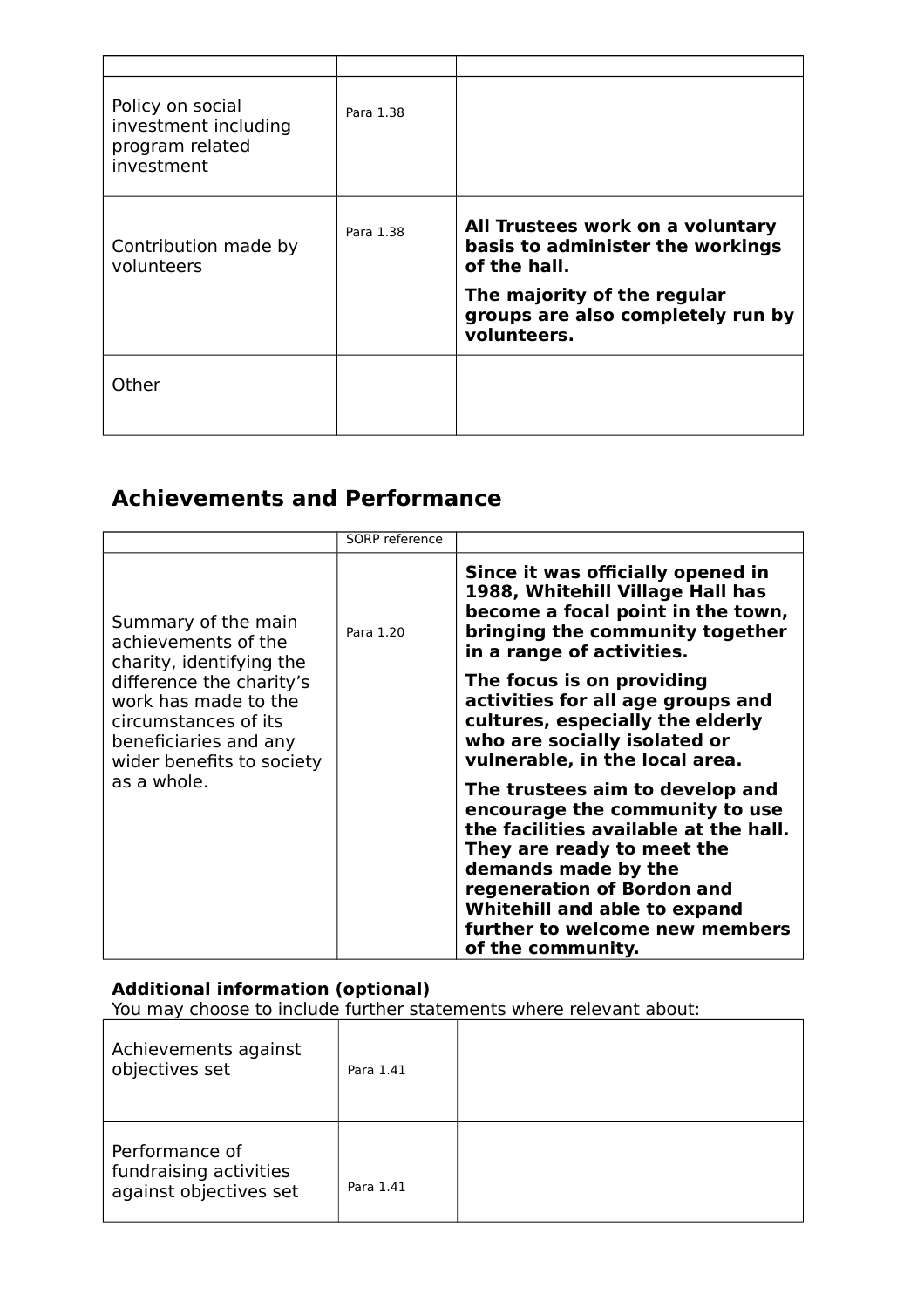| Investment performance<br>against objectives | Para 1.41 |  |
|----------------------------------------------|-----------|--|
| Other                                        |           |  |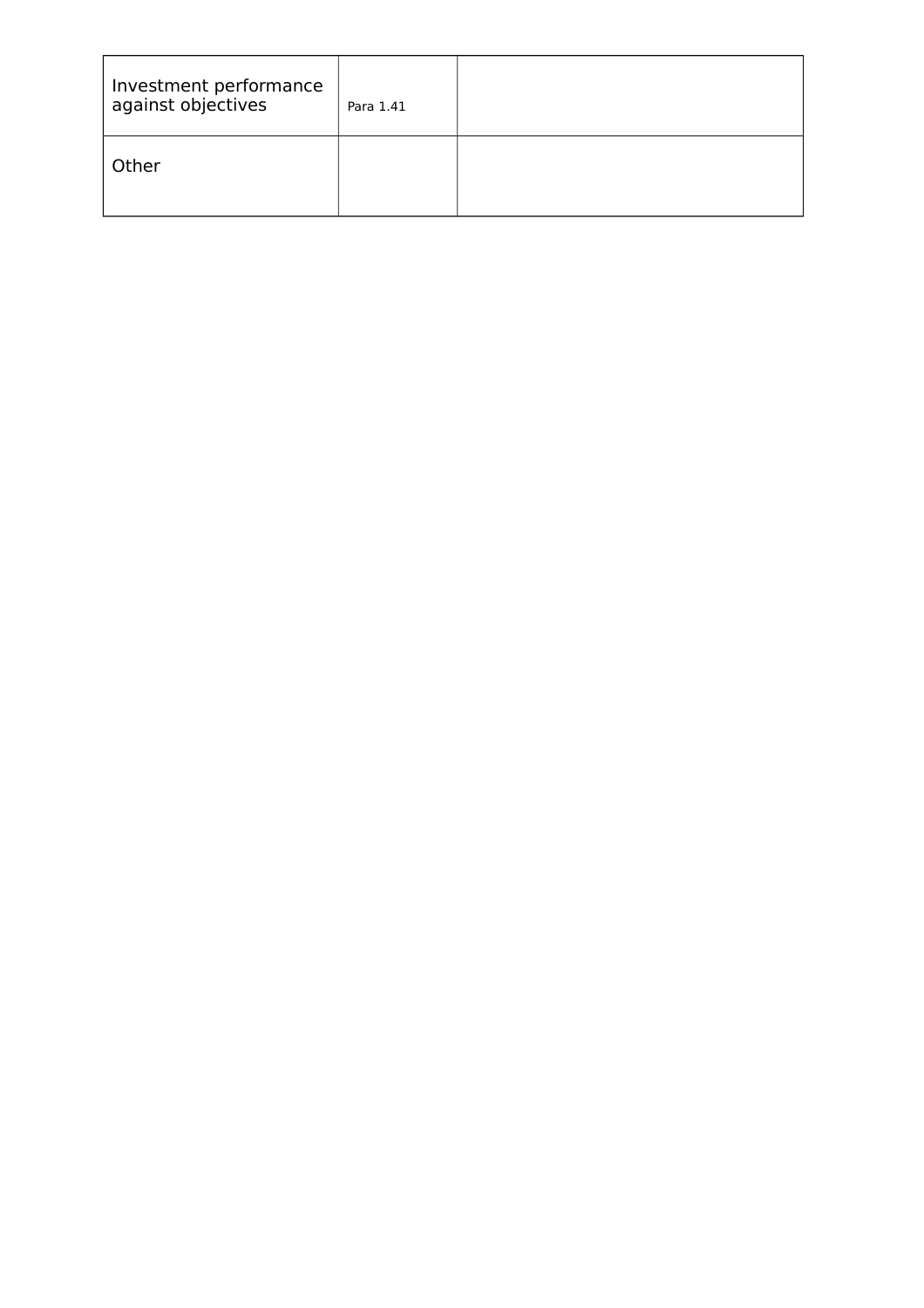# **Financial Review**

| Review of the charity's<br>financial position at the<br>end of the period                 | Para 1.21 | It is the strategy of the Trustees<br>to manage the revenue budget on<br>a self-financing basis. This has<br>been achieved during the past<br>year with: |
|-------------------------------------------------------------------------------------------|-----------|----------------------------------------------------------------------------------------------------------------------------------------------------------|
|                                                                                           |           | capital expenditure grants<br>from East Hampshire District<br><b>Council S106 and Hampshire</b><br><b>County Council for a new</b><br>extension          |
|                                                                                           |           | government grant support<br>with restricted income has<br>covered basic running costs                                                                    |
| Statement explaining<br>the policy for holding<br>reserves stating why<br>they are held   | Para 1.22 | <b>Whitehill Village Hall has historic</b><br>reserves held in a NS&I Account,                                                                           |
| Amount of reserves held                                                                   | Para 1.22 | £4,200                                                                                                                                                   |
| Reasons for holding zero<br>reserves                                                      | Para 1.22 |                                                                                                                                                          |
| Details of fund<br>materially in deficit                                                  | Para 1.24 |                                                                                                                                                          |
| Explanation of any<br>uncertainties about the<br>charity continuing as a<br>going concern | Para 1.23 | <b>Government restrictions during</b><br>the Coronavirus pandemic caused<br>the hall to restrict hiring out,<br>especially parties.                      |
|                                                                                           |           | The hall is in a good financial<br>position to operate again once<br>regulations allow.                                                                  |

#### **Additional information (optional)**

| The charity's principal<br>sources of funds<br>(including any<br>fundraising)            | Para 1.47 | The main source of funds is<br>usually the hiring of the hall, café<br>and activity rooms, together with<br>the use of the well equipped<br>kitchen.                                |
|------------------------------------------------------------------------------------------|-----------|-------------------------------------------------------------------------------------------------------------------------------------------------------------------------------------|
|                                                                                          |           | <b>Grants to fund refurbishment of</b><br>the building and grounds<br>improvement have been obtained<br>from EHDC Councillors and S106<br>funding, and Hampshire County<br>Council. |
|                                                                                          |           | Grants have also been received to<br>cover the cost of Covid-19<br>restrictions.                                                                                                    |
| Investment policy and<br>objectives including any<br>social investment policy<br>adopted | Para 1.46 | <b>Contributions made by hall users</b><br>are set to achieve this. The<br>income from letting usually<br>covers the operating/running<br>costs during the year.                    |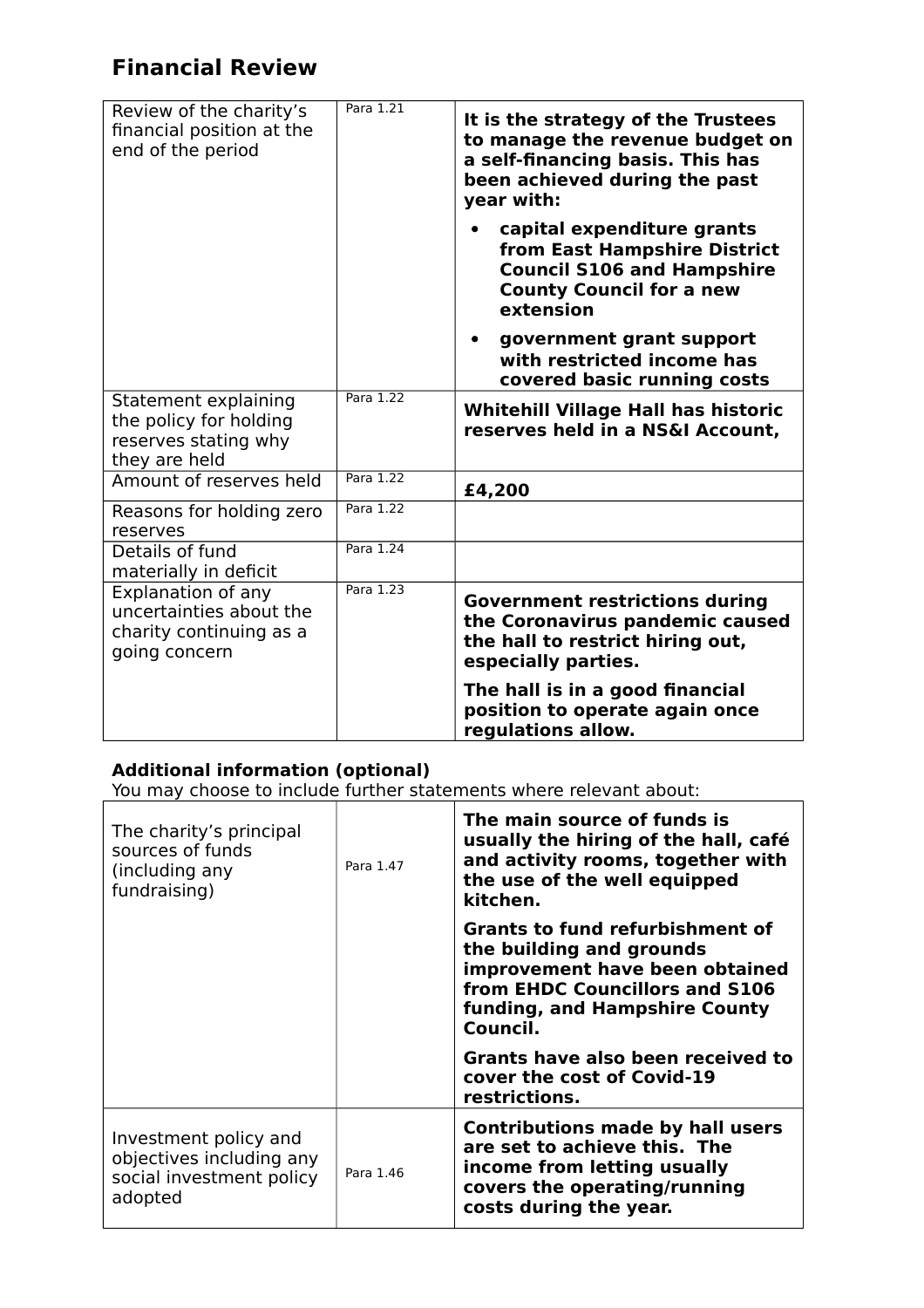| A description of the<br>principal risks facing the<br>charity | Para 1.46 | Loss of income due to:-<br><b>Covid-19 Government</b><br>restrictions                                                                           |
|---------------------------------------------------------------|-----------|-------------------------------------------------------------------------------------------------------------------------------------------------|
|                                                               |           | Loss of regular bookings<br>$\bullet$<br>following the pandemic, as<br>users regain confidence in<br>attending group activities in<br>the hall. |
|                                                               |           | <b>Finding new Trustees and</b><br><b>Officials to replace those</b><br>retiring each year.                                                     |
| Other                                                         |           |                                                                                                                                                 |

## **Structure, Governance and Management**

| Description of charity's    |           |                                      |
|-----------------------------|-----------|--------------------------------------|
|                             |           |                                      |
| trusts:                     |           |                                      |
| Type of governing           | Para 1.25 |                                      |
| document                    |           | <b>Trust Deed</b>                    |
| (trust deed, royal charter) |           |                                      |
|                             |           |                                      |
| How is the charity          | Para 1.25 | <b>Trust</b>                         |
| constituted?                |           |                                      |
| (e.g unincorporated         |           |                                      |
| association, CIO)           |           |                                      |
| Trustee selection           | Para 1.25 |                                      |
| methods including details   |           | Eight trustees are elected, to serve |
| of any constitutional       |           | for one year, at the Annual General  |
|                             |           | Meeting held in June. These trustees |
| provisions e.g. election to |           | form the basis of the Management     |
| post or name of any         |           |                                      |
| person or body entitled to  |           | Committee of the Village Hall which  |
| appoint one or more         |           | has the power to co-opt up to 3      |
|                             |           | further members on an annual basis.  |
| trustees                    |           |                                      |

### **Additional information (optional)**

| Policies and procedures<br>adopted for the<br>induction and training of<br>trustees | Para 1.51 | To guide the Management<br>Committee in exercising its duty<br>of care to members, employees<br>and users of the hall, the<br>following policy statements have<br>been adopted:                                                |
|-------------------------------------------------------------------------------------|-----------|--------------------------------------------------------------------------------------------------------------------------------------------------------------------------------------------------------------------------------|
|                                                                                     |           | - Health & Safety Policy<br>- Safeguarding Policy for<br>Children and Vulnerable<br><b>Adults</b><br>- Equal Opportunities Policy<br>- Reserves Policy<br>- CCT Policy<br>- Customer Service Policy<br><b>Hiring Agreement</b> |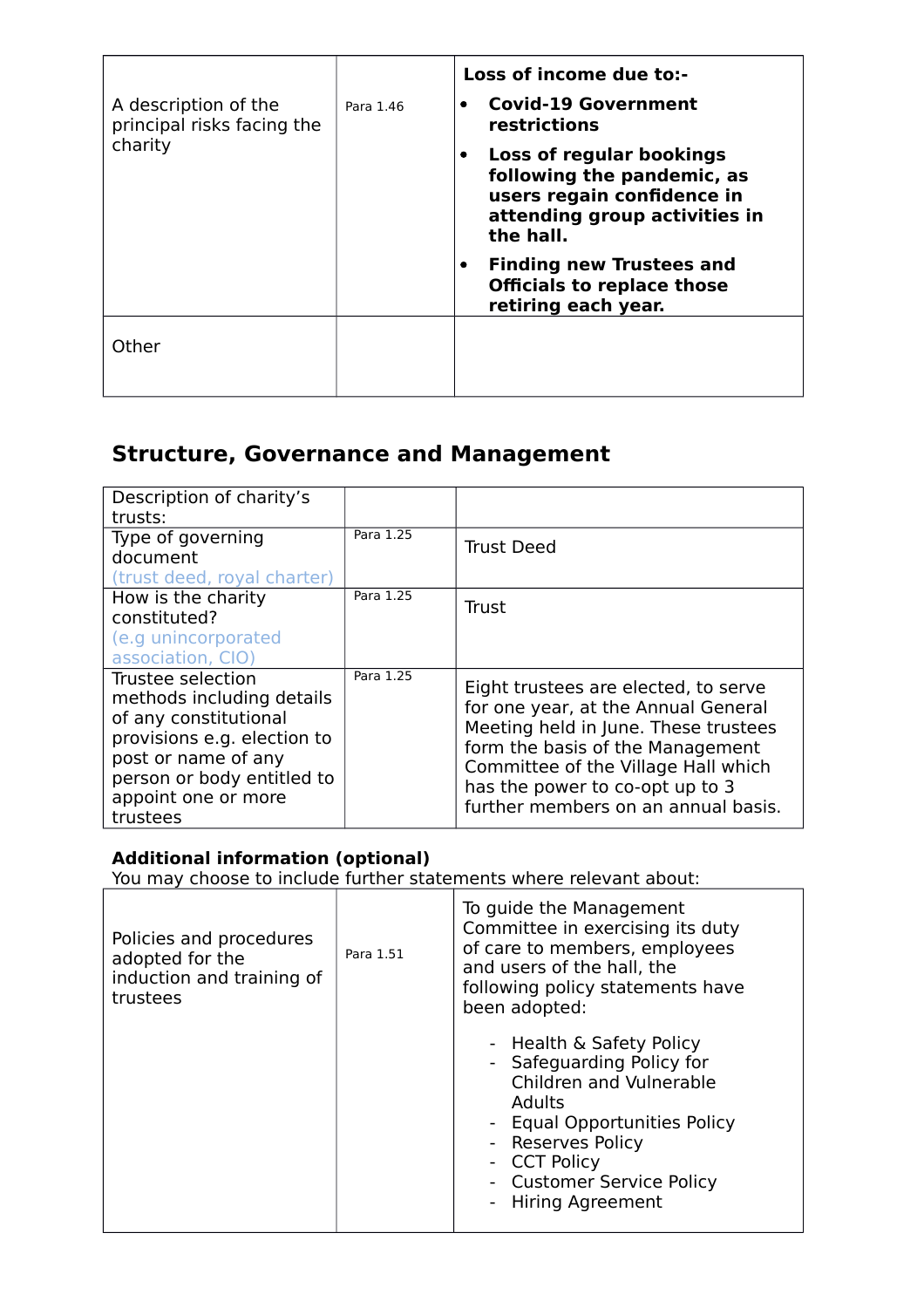| The charity's<br>organisational structure<br>and any wider network<br>with which the charity<br>works | Para 1.51 |  |
|-------------------------------------------------------------------------------------------------------|-----------|--|
| Relationship with any<br>related parties                                                              | Para 1.51 |  |
| Other                                                                                                 |           |  |

# **Reference and Administrative details**

| Charity name                   | Whitehill Village Hall              |
|--------------------------------|-------------------------------------|
| Other name the charity<br>uses | Whitehill Village Hall Committee    |
| Registered charity<br>number   | 267564                              |
| Charity's principal<br>address | Sutton Field,<br>Whitehill, Bordon, |
|                                |                                     |
|                                | Hants,                              |
|                                | <b>GU35 9BW</b>                     |
|                                |                                     |

### **Names of the charity trustees who manage the charity**

|                | <b>Trustee name</b>  | Office (if any)      | Dates acted if not for<br>whole year | Name of person (or body)<br>entitled to appoint trustee<br>(if any) |
|----------------|----------------------|----------------------|--------------------------------------|---------------------------------------------------------------------|
| $\mathbf{1}$   | Alan Waterhouse      | Chair                |                                      |                                                                     |
| $\overline{2}$ | Davina Hudson        | Vice-Chair           |                                      |                                                                     |
| $\overline{3}$ | Peter Benson         | Treasurer            |                                      |                                                                     |
| $\overline{4}$ | Kevin Halstead       |                      |                                      |                                                                     |
| 5              | <b>Beryl Parsons</b> | <b>Booking Clerk</b> |                                      |                                                                     |
| 6              | Valerie Bywater      | Administrator        |                                      |                                                                     |
| 7              | Andrew Kosinski      | <b>IT Support</b>    |                                      |                                                                     |
| 8              | Paul Burgess         |                      |                                      |                                                                     |

## Corporate trustees – names of the directors at the date the report was approved **Director name**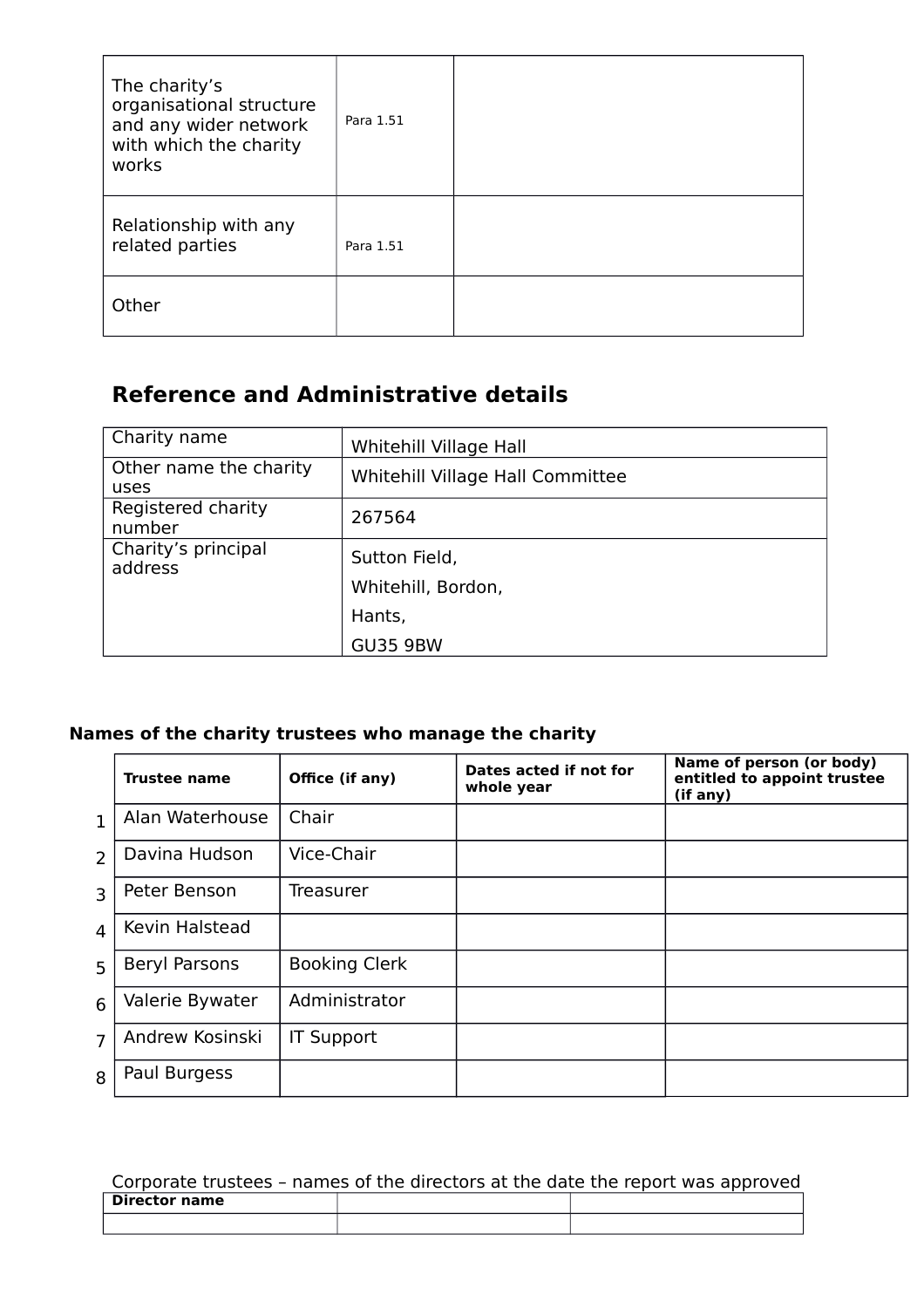# Name of trustees holding title to property belonging to the charity

| <b>Trustee name</b>                                                          | Dates acted if not for<br>whole year |  |
|------------------------------------------------------------------------------|--------------------------------------|--|
| <b>Whitehill Town</b><br><b>Council hold lease for</b><br>land owned by EHDC |                                      |  |
|                                                                              |                                      |  |
|                                                                              |                                      |  |
|                                                                              |                                      |  |
|                                                                              |                                      |  |
|                                                                              |                                      |  |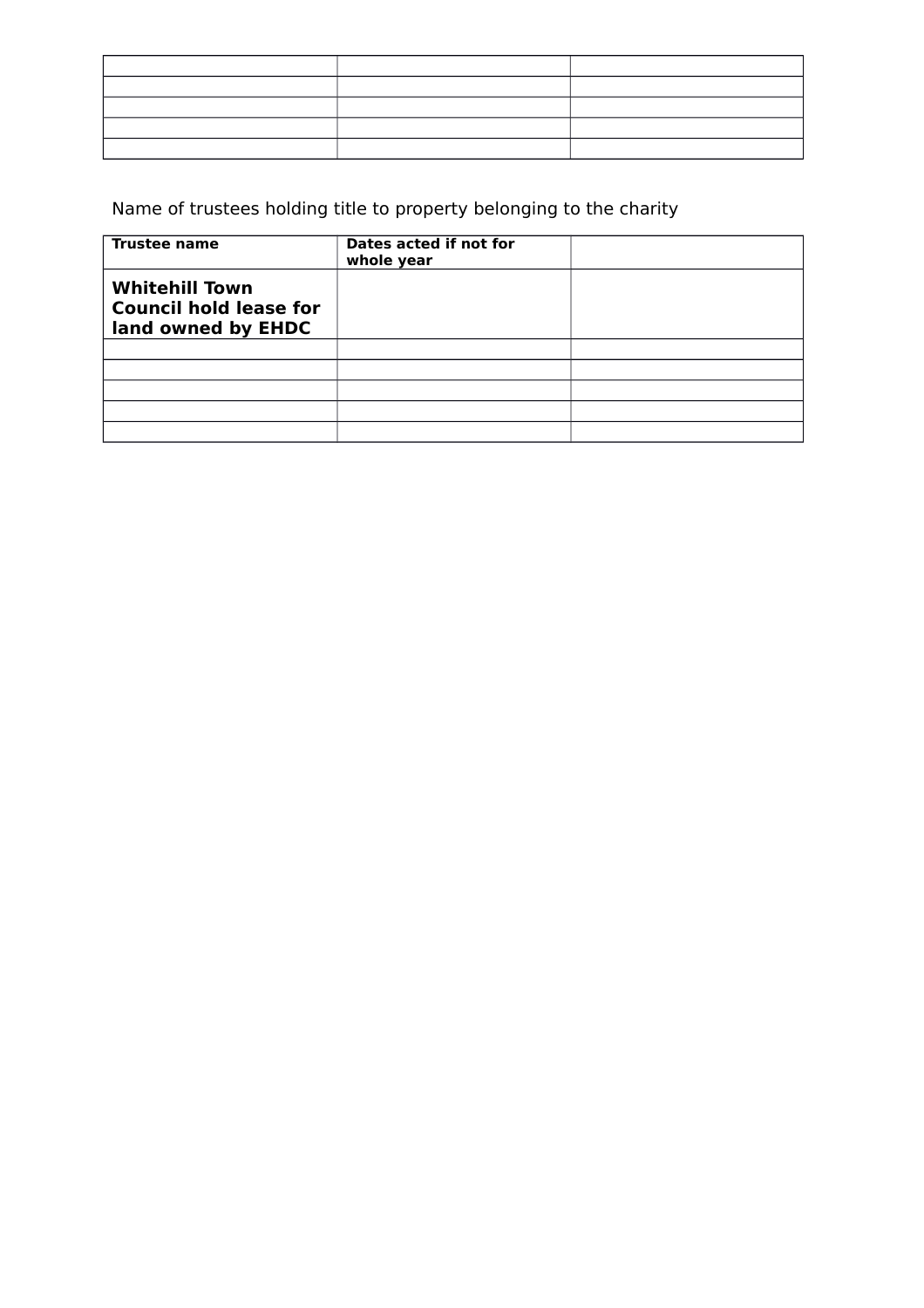E 132,713.91 E 61,769.07 Total Income

£125,519.70 £ 32,496.53 Total Expenditure

| Whitehill Town<br>$\Omega$<br>council                    | 3000.00                            |                                               |   |
|----------------------------------------------------------|------------------------------------|-----------------------------------------------|---|
| Waitrose                                                 | 333.00                             | 304,00                                        |   |
| Taylor<br>Wimpey                                         |                                    | $\sim$<br><b>150.00</b>                       |   |
| Interest<br>Lottery                                      | 73.00                              | $\overline{0.00}$                             |   |
| HIWCF Wed at Whitehill<br>$MSRI +$<br>CAF<br>GOOD        | 3000.00<br>4.38                    | 30.61<br>0.00                                 |   |
| <b>HIWCF Chair Aerobics</b>                              | 00'0662                            | 0.00                                          |   |
| <b>HCC Extension</b>                                     |                                    | 0000.00                                       |   |
| <b>HCC Councillor</b>                                    |                                    | 1726.24                                       |   |
| <b>EHDC</b><br><b>S106</b><br>Extension                  | $\sim$<br>1698.00                  | 00'8666                                       |   |
| <b>EHDC</b><br><b>EHDC</b><br>Councillors<br>Coronavirus | L<br>9907.43<br>1883.<br>$\approx$ | 3629.99<br>0.00                               |   |
|                                                          |                                    |                                               |   |
| <b>Rental Income</b>                                     | 879.48                             | 36,<br>$\overline{\phantom{0}}$<br>75.07<br>m | m |
| EHDC Green Loop repay                                    | 1440.00                            |                                               |   |
| AVIVA Insurance<br>payout                                | 1,555.68                           | m                                             |   |
| Refund Elec/Gas                                          |                                    | ۳<br>229.09                                   |   |
| <b>Refund Water</b>                                      | 660.30                             | 1492.84                                       |   |
| Political<br>Elections                                   |                                    | 672.00<br>59.75                               |   |
| Private Hire<br>jnc<br>Sat<br>van.                       |                                    | 3864.98                                       |   |
| WI including<br>Brou<br>ಕಾ                               | 546.25<br>38.<br>75                | 868.25                                        |   |
| Weight Watchers                                          | 586.00                             | 1364.00                                       |   |
| Wed at Whitehill                                         |                                    | 1740.91                                       |   |
| Ukanhop                                                  |                                    | 388.25                                        |   |
| U3A inc Groups                                           | 00'66                              | 2399.00                                       |   |
| The Phoenix Danc<br>$\sigma$<br>Picnic                   | 225.00                             |                                               |   |
| St Matthews                                              |                                    | 2364.00                                       |   |
| Slimming World                                           | ⊢<br>361.00                        | 7600.50                                       |   |
| RVS<br>Lunch Club                                        | 02.00                              | N<br>2185.00                                  |   |
| Religious Groups                                         | 142.50                             | 2829.75                                       |   |
| Rainbow<br>Partners<br>щь                                |                                    | 453.<br>SO <sub>1</sub>                       |   |
| Peer Talk                                                | 225.00                             |                                               |   |
| MHA<br>feeding                                           |                                    | 307.25                                        |   |
| La Leche<br>Igneus<br>$\mathbf{r}$<br>Breast             | 105.00<br>94.<br>ġ                 | 653.75<br>78.75                               |   |
| Diddidance                                               |                                    | 120.00                                        |   |
| Dancers<br>Forget<br>me not                              |                                    | 97.50                                         |   |
| Creative Form -<br>Pilates                               | 00'198                             | 2071.00                                       |   |
| Community First-Timebank                                 | 139.00                             |                                               |   |
| Community First<br>×.<br>Parking                         | 00.003                             |                                               |   |
| Brownies                                                 | 38.00                              | 570.00                                        |   |
| <b>British Legion</b>                                    | 15.00                              |                                               |   |
| <b>Bordon Bridge</b>                                     | 05'99                              | 1733.00                                       |   |
| <b>Babies &amp;</b><br>Toddlers                          | 38.00                              | 791.00                                        |   |
| Alton Community<br>$\mathbf{r}$<br><b>Tai</b><br>Chi     | 42.00                              | 198.00                                        |   |
| Body<br>Blitz                                            |                                    | 643.00                                        |   |
| source                                                   | 2020/21                            | 2019/20                                       |   |
|                                                          | <b>INCOME</b>                      |                                               |   |

|                                | £30,797.53<br>Expenditure | £125,219.70 |  |
|--------------------------------|---------------------------|-------------|--|
| Chair Cleaning                 | 0.00                      | 322.32      |  |
| Car Park                       | 0.00                      | 69.058      |  |
| Burst Pipe<br>Repair           | 0.00                      | 1504.46     |  |
| S106 Extension                 | 12559.09                  | 89423.26    |  |
| WiFi & Telephone               | 379.13                    | 362.41      |  |
| <b>Med</b><br>at Whitehill     | 492.30                    | 3427.00     |  |
| <b>Water</b>                   | 125.21                    | 4404.35     |  |
| Maste Disposal                 | 840.88                    | 05'978      |  |
| Table Tennis                   | 1667.80                   |             |  |
| Security                       | 288.60                    | 462.60      |  |
| Kitchen Costs                  | 46.18                     | 40.08       |  |
| IT Equipment<br>ğ,<br>Licences | 19'006                    |             |  |
| Insurance                      | 947.17                    | 831.20      |  |
| Grounds Maintenance            | 1696.30                   | 1271.00     |  |
| cep                            | 753.41                    | 1240.82     |  |
| Electricity                    | 2210.00                   | 2224.00     |  |
| COVID <sub>19</sub>            | 1378.81                   |             |  |
| Community Charge               | 0.00                      | 287.28      |  |
| Cleaning Services              | 3510.91                   | 5718.51     |  |
| Christmas Event                | 226.70                    |             |  |
| <b>Building Maintenance</b>    | 2406.19                   | 4604.77     |  |
| <b>Building Improvements</b>   | 0.00                      | 5372.22     |  |
| Boiler Maintenance             | 168.00                    | 00.09       |  |
| Admin Expenses                 | 200.24                    | 936.23      |  |
| <b>TYPE</b>                    | 2020/21                   | 2019/20     |  |
|                                | EXPENDITURE               |             |  |

**TOTAL ASSETS** 

E 20,371.94 E 50,280.71

| 1,699.00 Other Expenditure   |         | 300.00 £ |  |
|------------------------------|---------|----------|--|
| 1440.00 EHDC Green loop loan |         |          |  |
| 200.00 Party Deposit refund  |         | 300.00   |  |
| 59.00 Bank Charges           |         |          |  |
| TYPE                         | 2020/21 | 2019/20  |  |

| STATEMENT OF ACCOUNTS | 2019/20                    | 2020/21 |
|-----------------------|----------------------------|---------|
| Total Income          | £ 132,713.91   £ 61,769.07 |         |
| Total Expenditure     | £ 125,519.70   £ 32,496.53 |         |
| Gain or Loss          | 7.194.21 £ 29,272.54       |         |

WHITEHILL VILLAGE HALL ACCOUNTS YEAR ENDING 31/03/2021

| STATEMENT OF ASSETS      |    | 2019/20   |            | 2020/21   |
|--------------------------|----|-----------|------------|-----------|
| HSBC Current a/c         | m  | 16,557.93 | m          | 5,967.68  |
| CAF Bank Current a/c     |    |           | m          | 29,570.97 |
| CAF Bank Gold a/c        | m  |           | $\uparrow$ | 10,004.48 |
| Post Office Savings      |    | 4,251.33  | H          | 4,251.33  |
| Cash                     | th |           | m          |           |
| Uncashed Cheques         | 'n | 1,612.82  | H          |           |
| Outstanding Payments Due |    | 1,175.50  | m          | 486.25    |

| Print Name | Accounts approved:- |  |
|------------|---------------------|--|
|            |                     |  |
|            |                     |  |
| Signature  |                     |  |
|            | Date: $22/04/2$     |  |

| ANATERWA | Print Name | Accounts accepted by Chairman:-                                                                    |
|----------|------------|----------------------------------------------------------------------------------------------------|
|          | Signature  | $\begin{array}{ll} \text{Date:} & \text{IS} \mid \text{S} \mid \text{S} \mid \text{2} \end{array}$ |